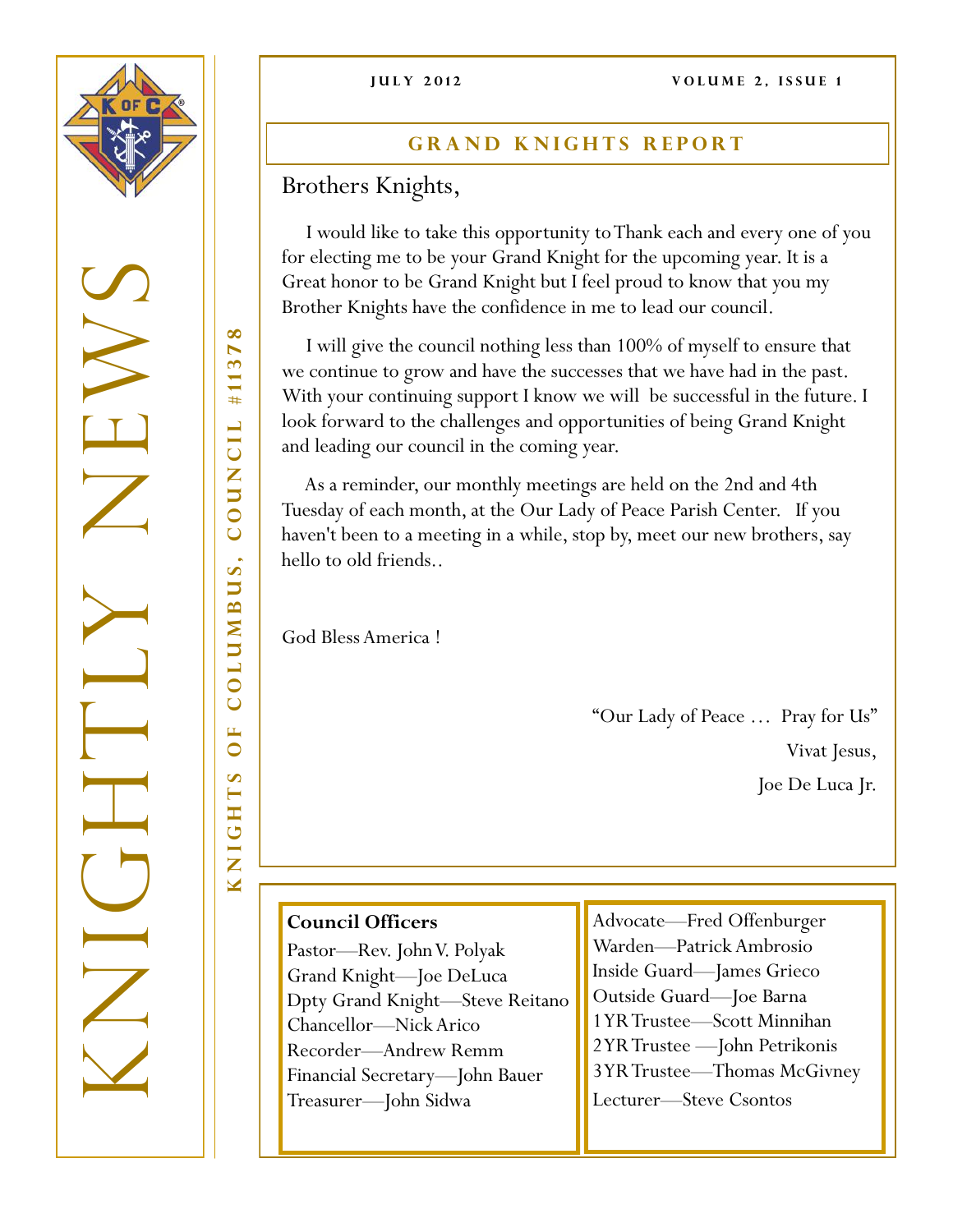#### **MEMBERSHIP DIRECTOR'S REPORT**

## **Membership Drive—2012**

The men of the Our Lady of Peace Parish community showed great support for its Knights of Columbus council during the 2011-2012 Columbian year. A total of 13 new members joined the ranks. All of our new brother Knights helped to contribute greatly to the magnificent success of our Council. In addition 6 new members joined the ranks of the  $4<sup>th</sup>$  degree Sir Knights. Two additional members of our council were inducted into the Knights of Columbus Honor Guard. We look forward to another productive Recruitment year in the 2012-2013 Columbian year.

The Our Lady of Peace Knights of Columbus has accomplished much in serving our Parish community over the years. That continued success is only possible with the continued growth of our ranks. That growth only begins when one of our brother Knights speaks proudly of our accomplishments to another Catholic gentlemen. So please do not hesitate to tell other Catholic gentlemen that we would be honored to have him stand with us.

Viva Christo Rey

David Pinto

Membership Director

### **Insurance Corner**

Protecting family financial security has been a part of the Knights of Columbus mission since we were founded in 1882. We've since received the highest ratings from A.M. Best (A++) and Standard & Poor's (AAA) and certification of ethical business practices from the Insurance Marketplace Standards Association.

Feel free to contact Jim Strachan, a brother Knight and our Insurance Representative, about the many varied Knights Insurance products !!



| <b>Upcoming Activities—2012</b>           | 2013                    |
|-------------------------------------------|-------------------------|
| <b>Membership Drive</b>                   | Mardi Gras Family Event |
| Christmas Family Festival                 | Easter Egg Hunt         |
| Super 50/50 - Neighbors Helping Neighbors | Applebee's Breakfast    |
| Alzheimer's Drive                         | And much, much more!!   |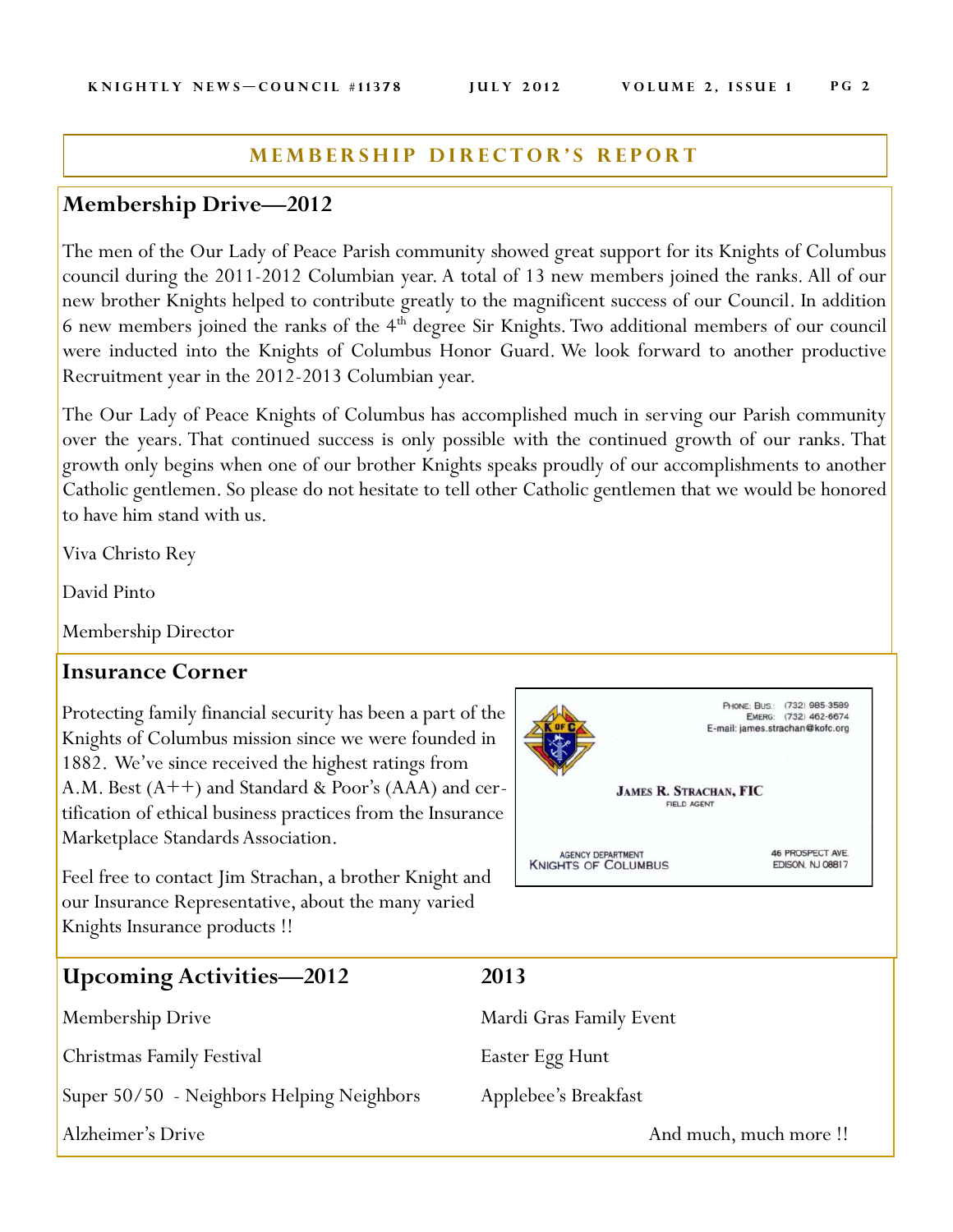# 2012 Annual Awards Ceremony

Our 2012 Annual Awards Ceremony was held at the New Brunswick Elks Club, presided over by Grand Knight, Scott Minnihan. To start the evening, some special recognition certificates were given:

- For support during events throughout the year, we recognize a new Brother Knight, **Brother Knight Gil Cruz.** While we don't always appreciate it during the events, providing DJ services to our events helped make the Christmas Family Festival and Mardi Gras Festival go much, much smoother.
- For his tireless leadership during the Persons with Intellectual Disabiliites Drive, we recognize **Sir Knight, John Petrikonis**. To some of us it is only a couple of hours work, but John set up the locations, collected donations and expended a tremendous overall effort to achieve success .
- In recognition of support at all our programs and events, we recognize the **Our Lady of Peace Columbiette's**. If we ever need help, they are always there to provide a helping hand.

The *2012 Our Lady of Peace Knights of Columbus Awards* went to:

### *Youth Award*

The Youth Award is given to the member of the Knights of Columbus who exemplifies our mission in helping the youth in our community. This year's

recipient was at each of our Programs Free Throw Contests, Christmas Family Festival, Mardi Gras Festival and the Easter Egg Hunt. Even dragging his wife to stuff eggs with us - this award goes to **Sir Knight, Patrick Ambrosio.**

## *The Columbian Award*

At the Council level this award is a tangible testimonial of the efficiency, industry and excellence of the Council's Activity Program. This includes, Church, Community, Pro-life, youth and Family Activities. At the individual level, with our council, it is the person who we feel most effectively helped us achieve our Council's goals. This year's recipient assisted in many of our programs throughout the year. This year's award goes to a knight who provided support at all our events, created a newsletter to share the success of our Council, and developed and maintains our Council website. This year's award goes to **Sir Knight Steven Reitano**.

## *Church Services Award*

The Church Award is given to the Brother Knight who promotes the Church teachings through actions and words. This year, the award is being given to someone who over the last 2 years has provide spiritual insight into being a Catholic Gentleman. This year, the award goes to **Brother Knight, Steve Csontos.**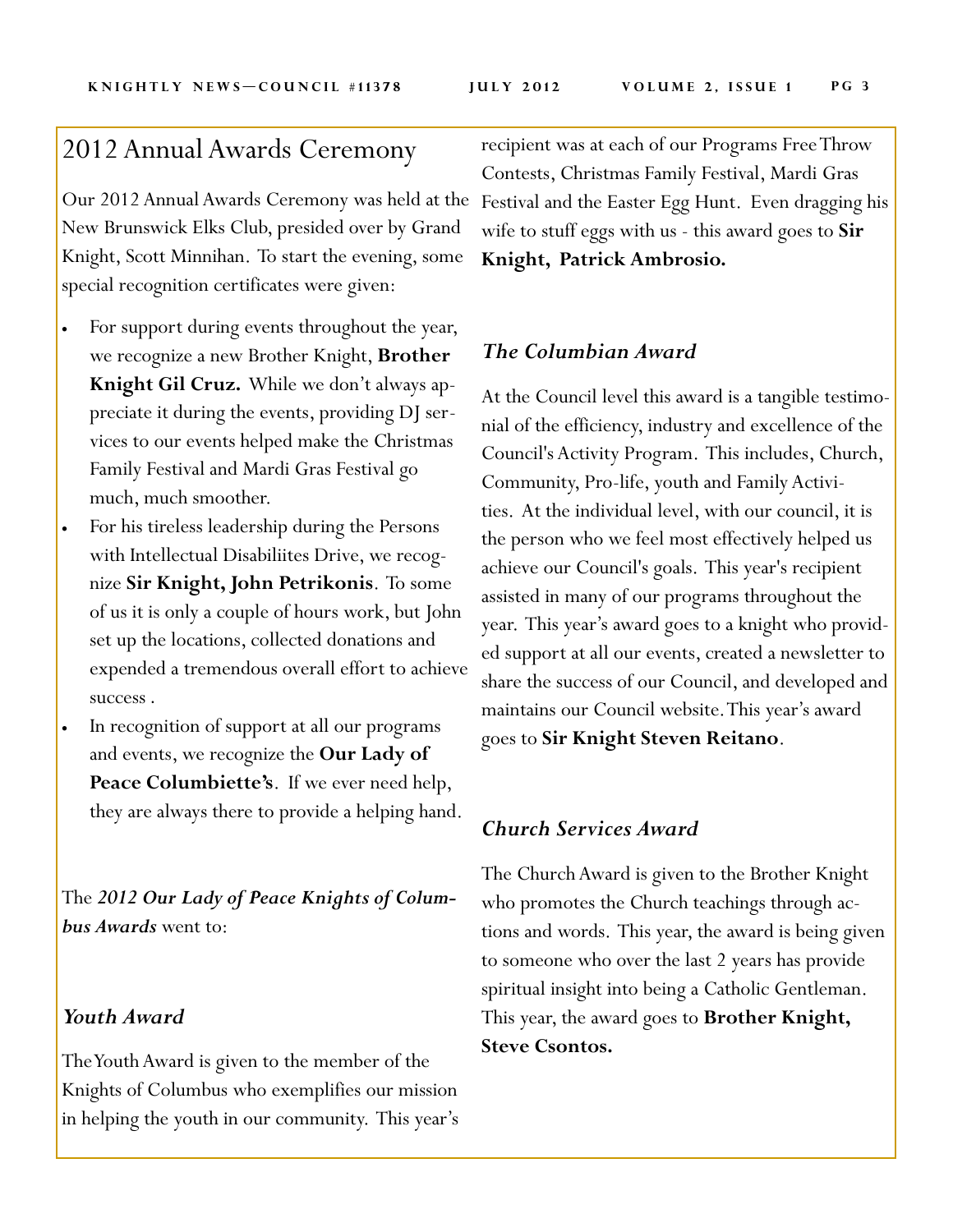# 2012 Annual Awards Ceremony (cont)

## *Community Services Award*

This award is given to the Brother Knight who provides assistance to people within our church and community. Our biggest program run during the year is our assistance with the Food Bank. This year, he helped institute a new program with Applebee's Breakfast. He is a constant supporter of all our functions. This year the award goes to **Sir Knight, Joseph DeLuca.**

## *Family of the Year*

This award goes to the family that has made significant contributions to the Church and Community. They exemplify the family values taught by our Church and order. This year's family has been tremendous supporters of our programs. This year's award goes to the **Pinto Family – Sir Knight Dave Pinto and Lady Janet Pinto**. Janet has run the Activities Center at both our Christmas Family Festival and Mardi Gras Festival, and Dave is well … Dave !

## *Rookie of the Year*

The 2011-2012 Graduating class of new Knights to our council was a stellar group of Catholic Gentlemen. Their instant dedication to our Parish Community was inspirational to all. Our Rookie of the Year **Charles Wilkey,** was emblematic of that dedication. He began attending events even before he became a Knight. His attendance and contributions were evident at nearly every function. He reached 3rd degree status in record speed and he plans to obtain his 4th degree in the coming months

## *Knight of the Year*

It's always difficult to choose the Knight of the Year. There are many members that help tremendously. There was one member though, that stepped up his effort and brought our council to a new level. Through countless volunteer hours, spearheading a new fundraising event, accepting leadership responsibilities – all of these things make our 2012 Knight of the Year and invaluable member of our council. This year's award goes to *Sir Knight, Nicholas Arico.*

# 2011—2012 A Year in Review …

As we look at specific events throughout the year, it . is important to highlight some of the things we accomplished over the last year. We wouldn't have been able to reach the achievements without the support of all the Knights in our organization. Some of the achievements are:

We grew membership from 83 – 94 members

- Super 50/50 raised over \$3000.00
- Alzheimer's Drive raised over \$1200.00
- Intellectual Disabilities Drive raised over \$4300
- Continued our annual programs Christmas Family Festival, Mardi Gras, Easter Egg Hunt
- We started a newsletter
- Added a new program –Applebee's Breakfast which raised over \$2400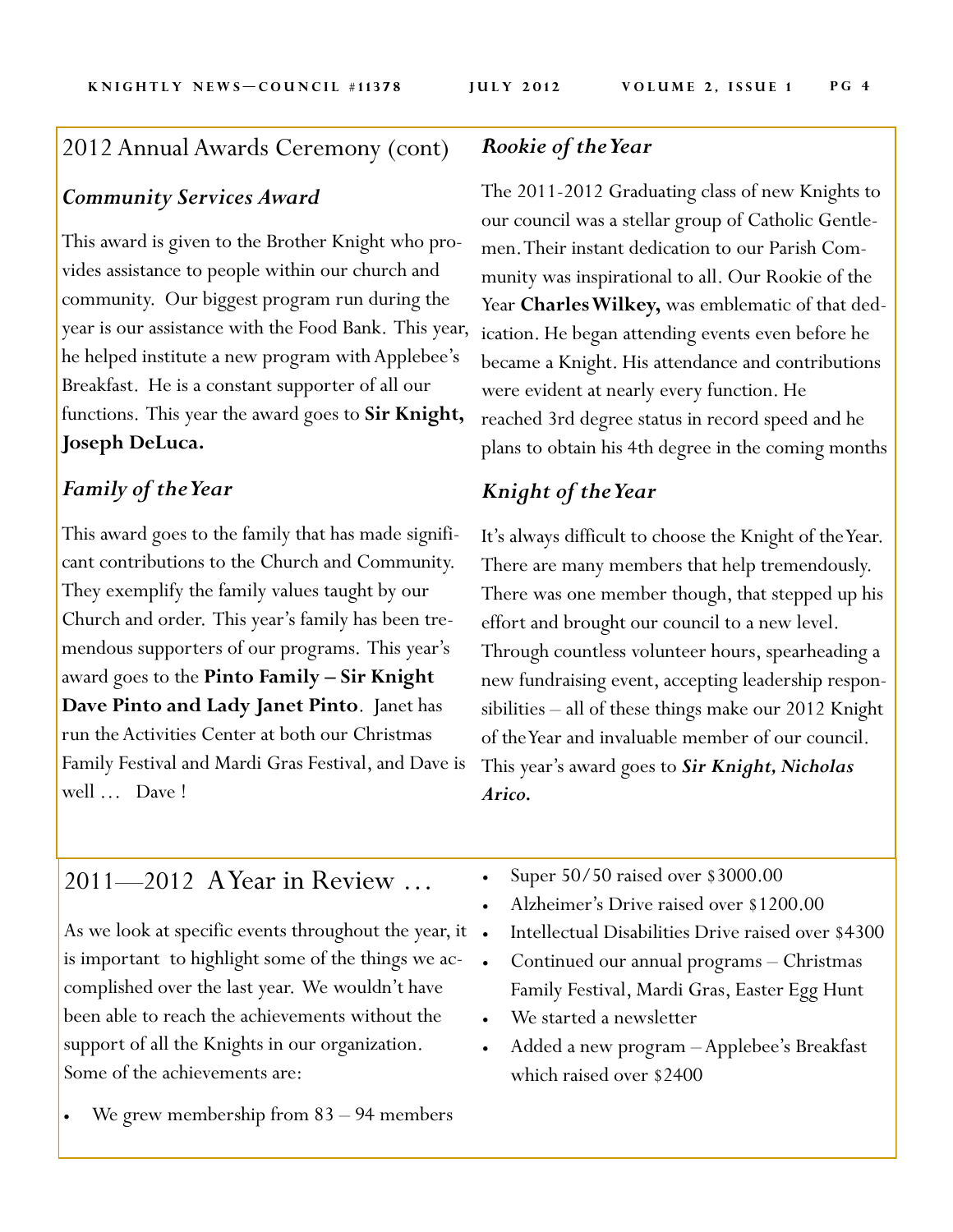# 2011—2012 A Year in Review …

## *Mardi Gras Festival*

The Our Lady of Peace Knights of Columbus hosted our annual **Mardi Gras Parish Festival.** Over 250 people attended this enormously successful event. The Festivities featured food, music and our "Mardi Gras Parade" made up of the parish children.

Led by our own "Pied Piper" Sir Knight Dave Pinto, our annual Children's Mardi Gras Parade was a big success !



Supported by a great collaboration of Knights and Collumbiettes, the Mardi Gras event was a HUGE success ! The event raised a substantial amount of money for various Knights of Columbus charities.

## *Indoor Garage Sale*

The Knights of Columbus from Council # 11378 again supported the Our Lady of Peace Columbiette's this past April 2012 in their annual Indoor Garage sale to raise money for the **Wyatt Cancer fund.**



The Knights supplied food, ran the kitchen and assisted in the setup / cleanup of the Parish Center where the fund raiser was held.

The event raised over \$2200 dollars in this great cause. Knights of Columbus Council #11378 were ready, willing and more than happy to assist our Sister Columbiettes.

## *Easter Egg Hunt*

This years Easter Egg Hunt was a huge Success ! We had an exceptional group of children who found a record number of Eggs !!

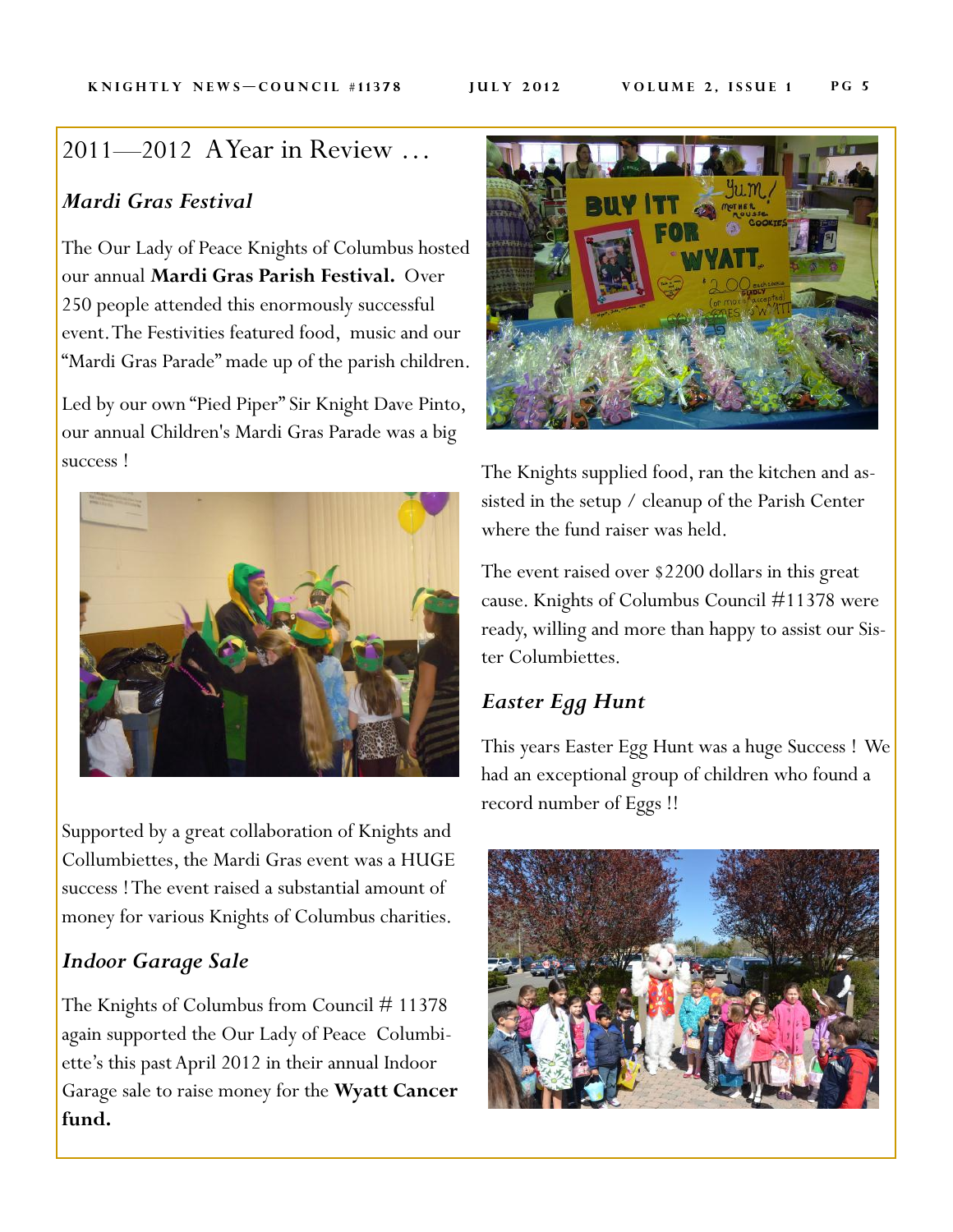# 2011—2012 A Year in Review …

## *North Brunswick Food Bank*

The Knights of Columbus from Council # 11378, Our Lady of Peace Church, North Brunswick assist our parish pastor, Father John and the staff at the food bank every 4th Friday of the month in unloading the delivery to the North Brunswick Food Bank from the Hillside distribution site. What would take the food bank almost all day to get the food down to the basement takes only an hour or so with the help of many of our Brother Knights.

## *Applebee's Breakfast*

This is the inaugural for our Applebee's Breakfast event. This event was supported by a broad mix of Knights, Columbiette's and family—over 40 strong !



The Knights coordinated hosted this event, which consisted of selling tickets during the month of May, coordinating flyers and awareness across the North

Brunswick Community. We sold over 260 tickets and served more tha 210 meals.





This event was a great success, as we were able to raise over \$2400 which is being donated to the North Brunswick Food Bank.

## *Many More*

Let's not forget, the Super 50/50 Raffle, Intellectual Disabled Americans Drive, Alzheimer's Drive, Knight's service as Eucharistic Ministers, CCD Teachers and even more!!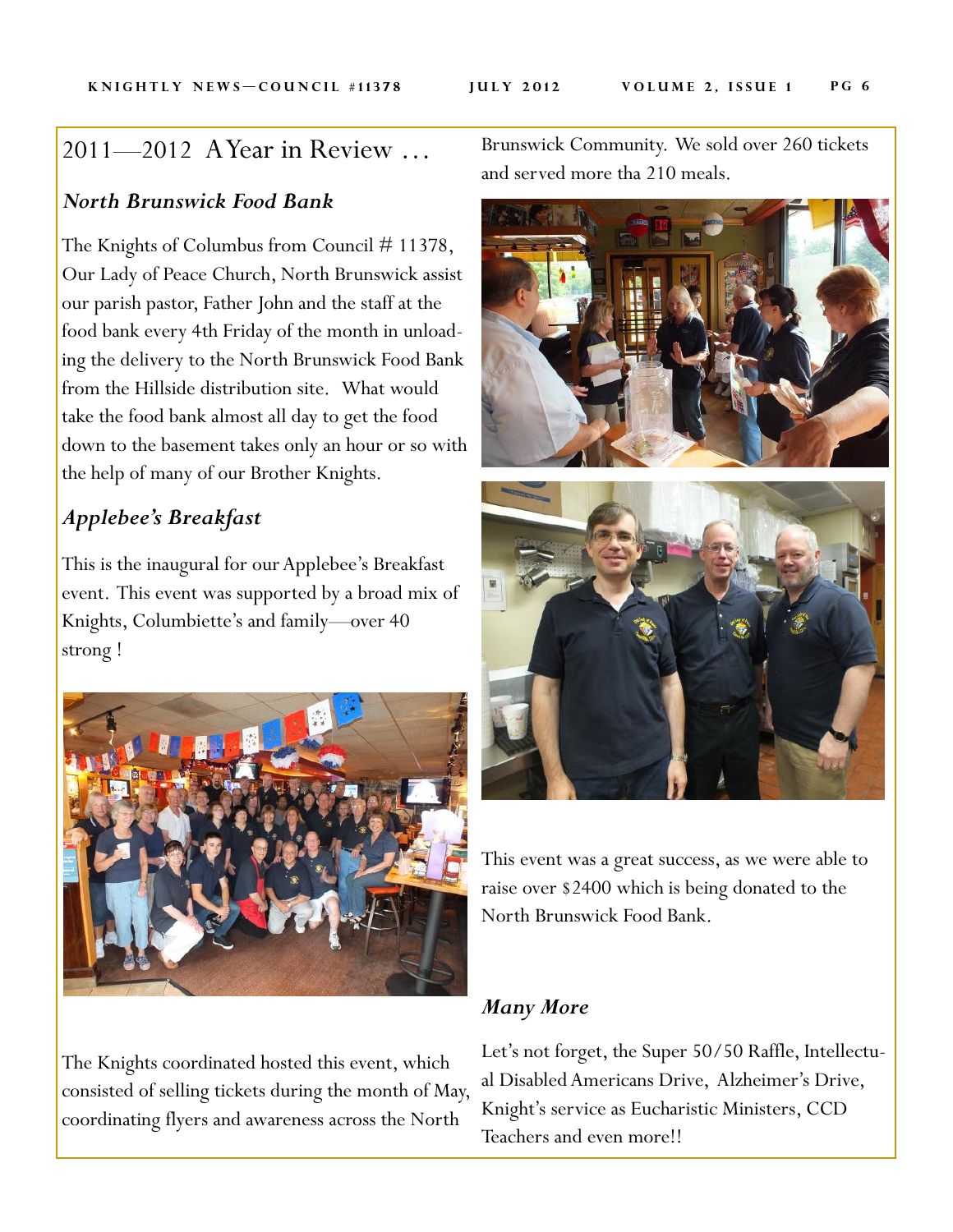# **Lecturer's Corner…**

#### **Living Witnesses of a Distinctive Faith**

As we conclude the Easter Seasons with Pentecost, we encounter the three remarkable Solemnities of Ordinary Time. We celebrate the Most Holy Trinity, The Most Holy Body and Blood of Christ, and the Sacred Heart of Jesus. With these solemnities the Church reminds us of the distinctiveness of our Catholic faith, of what separates us even from other Christians.

The Most Holy Trinity reminds us that we worship God as Father, Son, and Holy Spirit. The Sign of the Cross is the public acknowledgement of our belief. While over 90% of Americans believe in God, a significant percentage, including some Christian denominations, do not believe in the Trinity. This is not a new trend: Presidents Adams and Jefferson did not.

The Most Holy Body and Blood of Christ, also known as Corpus Christi, reminds us that we believe in the Real Presence of Christ in the Eucharist. Here we clearly differ from our Protestant brothers and sisters for whom the Lord's Supper is "symbolic."

Finally, the solemnity of the Sacred Heart of Jesus reminds us of our focus on the love of God, incarnate in the heart of Jesus, which is the source of our redemption. Other Christians may believe this in an abstract way. Catholics apprehend this mystery through devotion to the heart of Jesus which like the real presence is more than symbolic.

Why does the Church call attention to our distinctiveness? Perhaps it does so that we are aware of what we profess as Catholics. Perhaps so we are prepared to acknowledge and witness to these beliefs.

We have heard a lot lately about the movie, For

Greater Glory, the story of the Cristeros Movement in Mexico in the 1920's. Four hundred years after Christianity had been established in Mexico, it probably came as a surprise to Mexicans that the practice of their faith would cost them their lives. Nevertheless, thousands of Catholics were martyrs for their faith.

The word "martyr" comes from the Greek word that means witness. While we normally think of a martyr as one who dies for his faith, we should not overlook the fact that it is just as important to witness with one's life. But we should also acknowledge that witnessing our Catholic differences as individuals in our secular society can be a little uncomfortable or awkward.

Being a member of the Knights of Columbus helps us to overcome that awkwardness and enables us to be living witnesses of our faith. You cannot wear our K of C shirts, jackets and nametags and not be identified as a Catholic. No one is going to think you're a Baptist or a Jehovah's Witness. The good works done by the Knights has a long history and is a continuing presence. That means that the good we do around town is associated with our faith. It did not come up as a result of some centering meditation we did during an exploration of our personal spirituality or during a feeling of oneness with the universe. We do this good, as our brother Knights before us have done, as a consequence of our faith in the Trinity, our belief in the real presence of Christ, and in our devotion to the sacred Heart of Jesus. This is why these solemnities are so important.

Let us as Knights reinforce each other in our acts of charity and service. Let our distinctiveness as Catholics be a matter of pride. Let the good works we do collectively witness to our faith and be a collective living witness that draws others to our faith.

S. Csontos